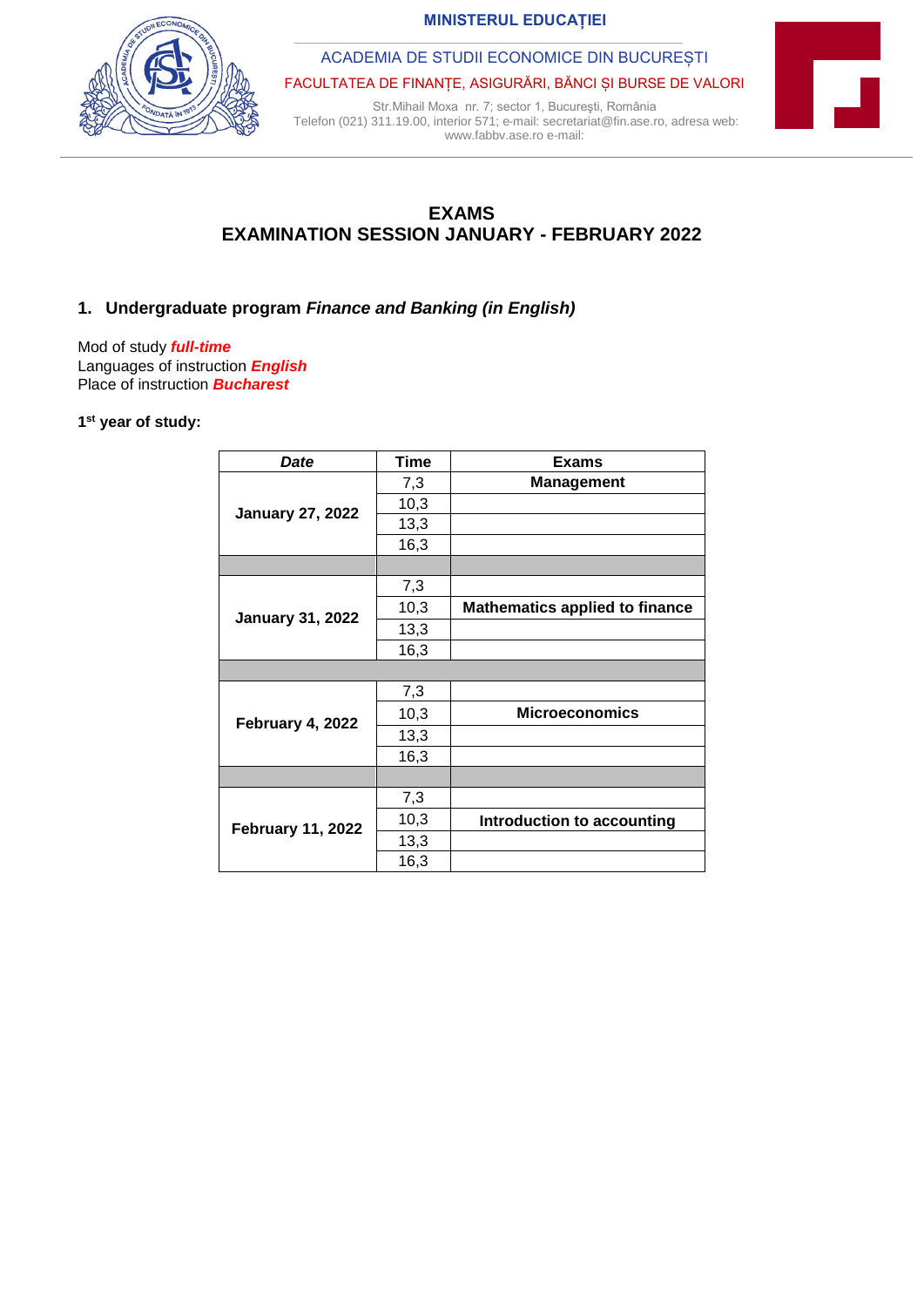## **2 nd year of study:**

| <b>Date</b>             | <b>Time</b> | <b>Exams</b>                                                 |  |  |
|-------------------------|-------------|--------------------------------------------------------------|--|--|
| <b>January 25, 2022</b> | 7,3         |                                                              |  |  |
|                         | 10,3        | <b>Credit institutions</b>                                   |  |  |
|                         | 13,3        |                                                              |  |  |
|                         | 16,3        |                                                              |  |  |
|                         |             |                                                              |  |  |
| <b>January 28, 2022</b> | 7,3         |                                                              |  |  |
|                         | 10,3        |                                                              |  |  |
|                         | 13,3        |                                                              |  |  |
|                         | 16,3        | <b>Taxation</b>                                              |  |  |
|                         |             |                                                              |  |  |
| February 1, 2022        | 7,3         |                                                              |  |  |
|                         | 10,3        | <b>Econometrics</b>                                          |  |  |
|                         | 13,3        |                                                              |  |  |
|                         | 16,3        |                                                              |  |  |
|                         |             |                                                              |  |  |
| February 4, 2022        | 7,3         | <b>Public budget and treasury</b>                            |  |  |
|                         | 10,3        |                                                              |  |  |
|                         | 13,3        |                                                              |  |  |
|                         | 16,3        |                                                              |  |  |
|                         |             |                                                              |  |  |
| February 8, 2022        | 7,3         | <b>Financial and banking databases</b><br>management systems |  |  |
|                         | 10,3        |                                                              |  |  |
|                         | 13,3        |                                                              |  |  |
|                         | 16,3        |                                                              |  |  |
|                         |             |                                                              |  |  |
| February 11, 2022       | 7,3         |                                                              |  |  |
|                         | 10,3        |                                                              |  |  |
|                         | 13,3        | <b>International business environment</b>                    |  |  |
|                         | 16,3        |                                                              |  |  |